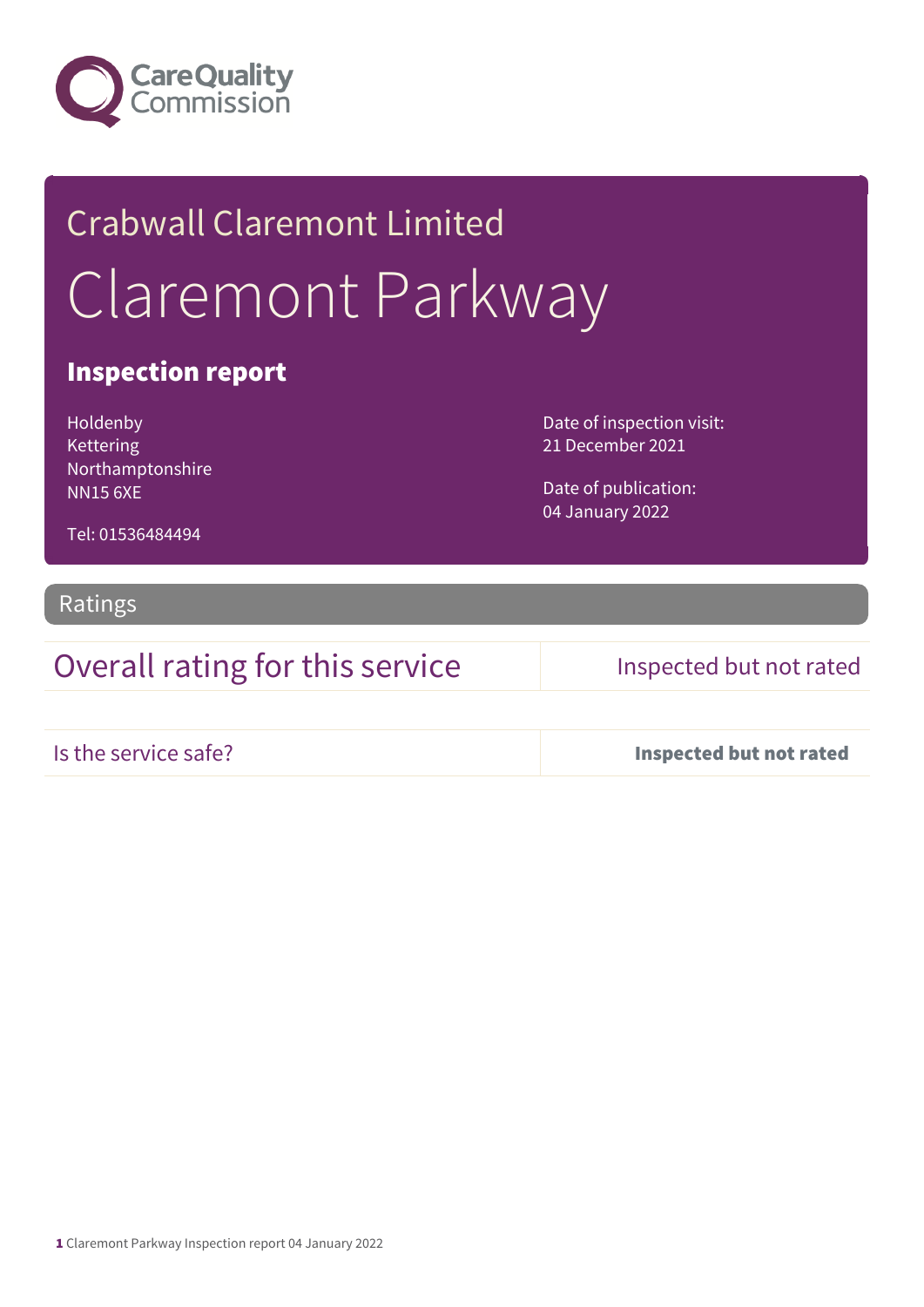## Summary of findings

### Overall summary

Claremont Parkway is a residential care home providing personal care to up to 66 older people and people with dementia. At the time of our inspection there were 37 people using the service.

People's experience of using this service and what we found

● Overall the environment was good, however, a detailed upgrade to the home is planned to begin mid January 2022, where there are planned replacements for bedroom furniture, beds and easy chairs. There will be an extensive redecoration programme which will ensure all areas can be cleaned and disinfected effectively.

The provider refurbishment will only need to be put hold if there is another outbreak of COVID-19 in the home.

● Safe arrangements were in place for visitors and professionals to the service. This included a confirmed negative lateral flow test, vaccination against COVID-19, COVID passport, hand sanitisation and wearing a mask. There was a personal protective equipment (PPE) station by the main entrance that also offered gloves, masks and aprons for people if required.

- Staff had a separate entrance to use that meant they did not have to pass through the main areas of the service and went straight to an area where they were able to change their clothes before starting their shift.
- Isolation, cohorting and zoning was used to manage the spread of infection. This meant people selfisolated in their bedroom's rooms where necessary.
- There was plenty of PPE including masks, gloves, aprons and hand sanitiser available. PPE stations were located around the service and outside people's rooms where they were isolating.
- A regular programme of testing for COVID-19 was in place for staff and people who lived in the service. This meant swift action could be taken if anyone received a positive test result.
- We saw cleaning schedules and four hourly high touch point cleaning during the day and twice at night to ensure the service was kept clean and hygienic.

● Policies, procedures and risk assessments related to COVID-19 were up to date which supported staff to keep people safe. All staff had completed training in relation to infection control, and recently received training about the correct use of PPE including donning and doffing. There are further training refreshers planned for early January 2022 to ensure staff knowledge is kept up to date.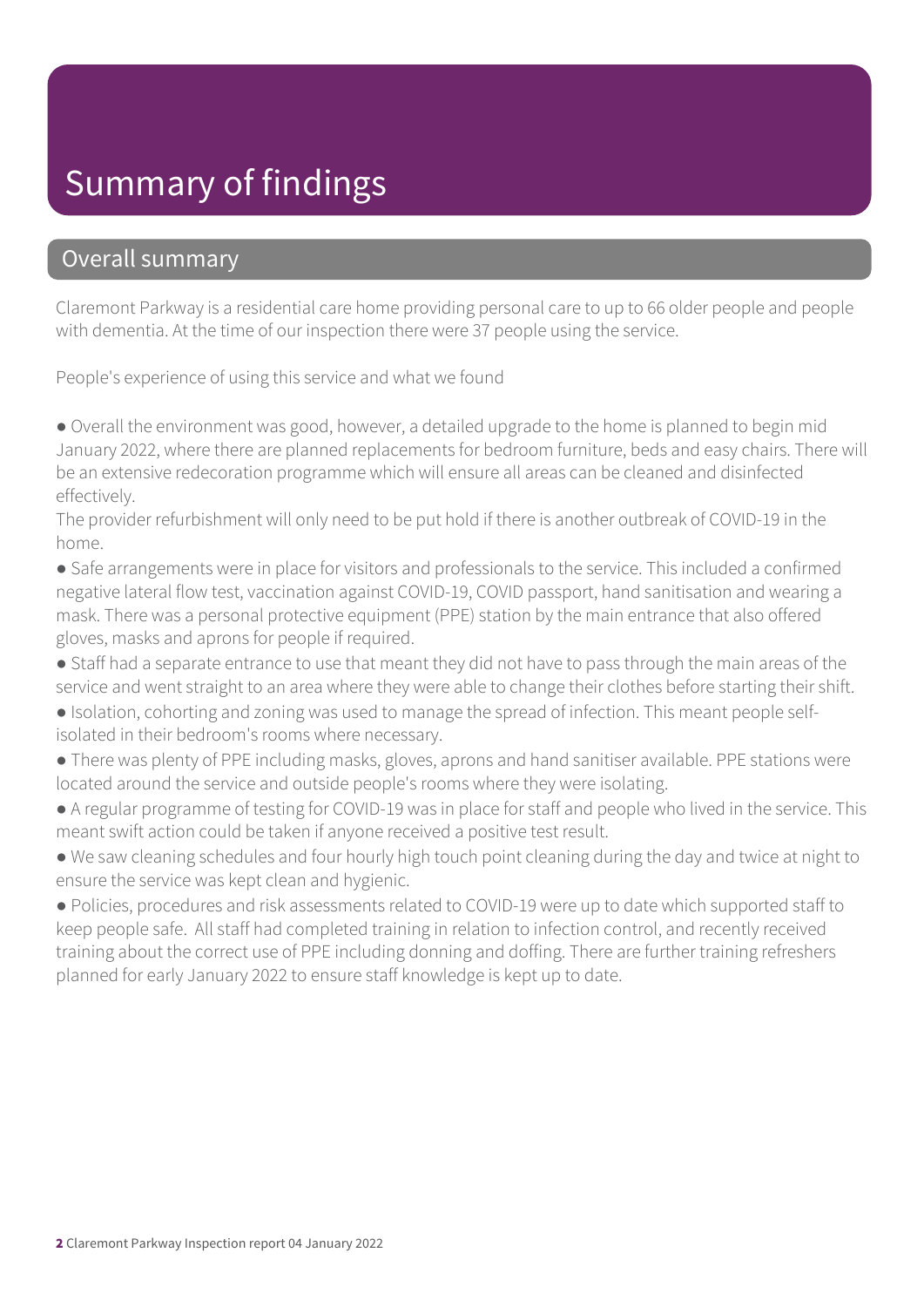### The five questions we ask about services and what we found

We always ask the following five questions of services.

We were assured the service were following safe infection prevention and control procedures to keep people safe.

Is the service safe? Inspected but not rated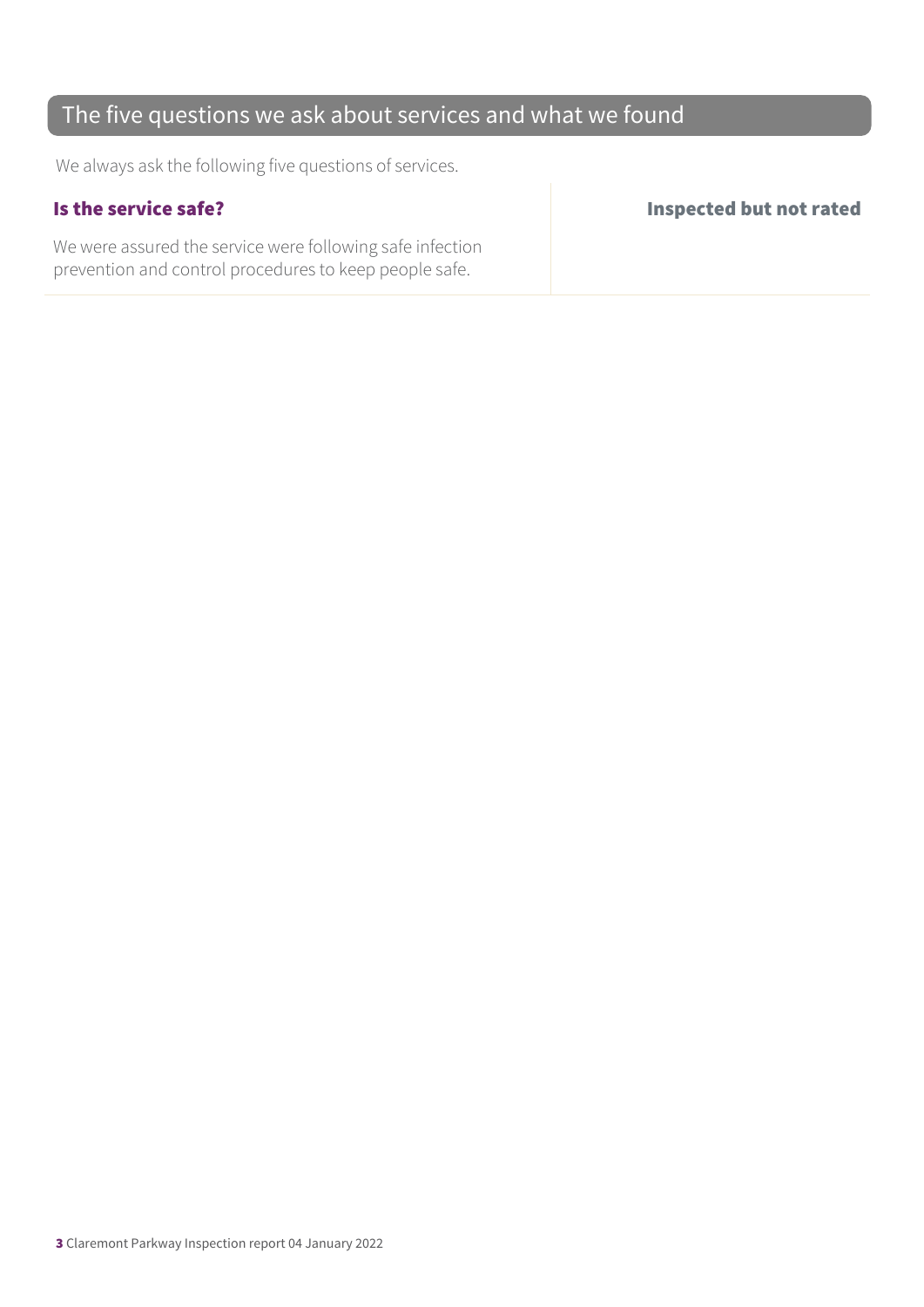

# Claremont Parkway Detailed findings

## Background to this inspection

We carried out this inspection under Section 60 of the Health and Social Care Act 2008 as part of our regulatory functions. This inspection was planned to check whether the provider is meeting the legal requirements and regulations associated with the Health and Social Care Act 2008.

As part of CQC's response to care homes with outbreaks of coronavirus, we are conducting reviews to ensure that the Infection Prevention and Control practice was safe and the service was compliant with IPC measures. This was a targeted inspection looking at the IPC practices the provider has in place.

This inspection took place on 21 December 2021 and was announced.